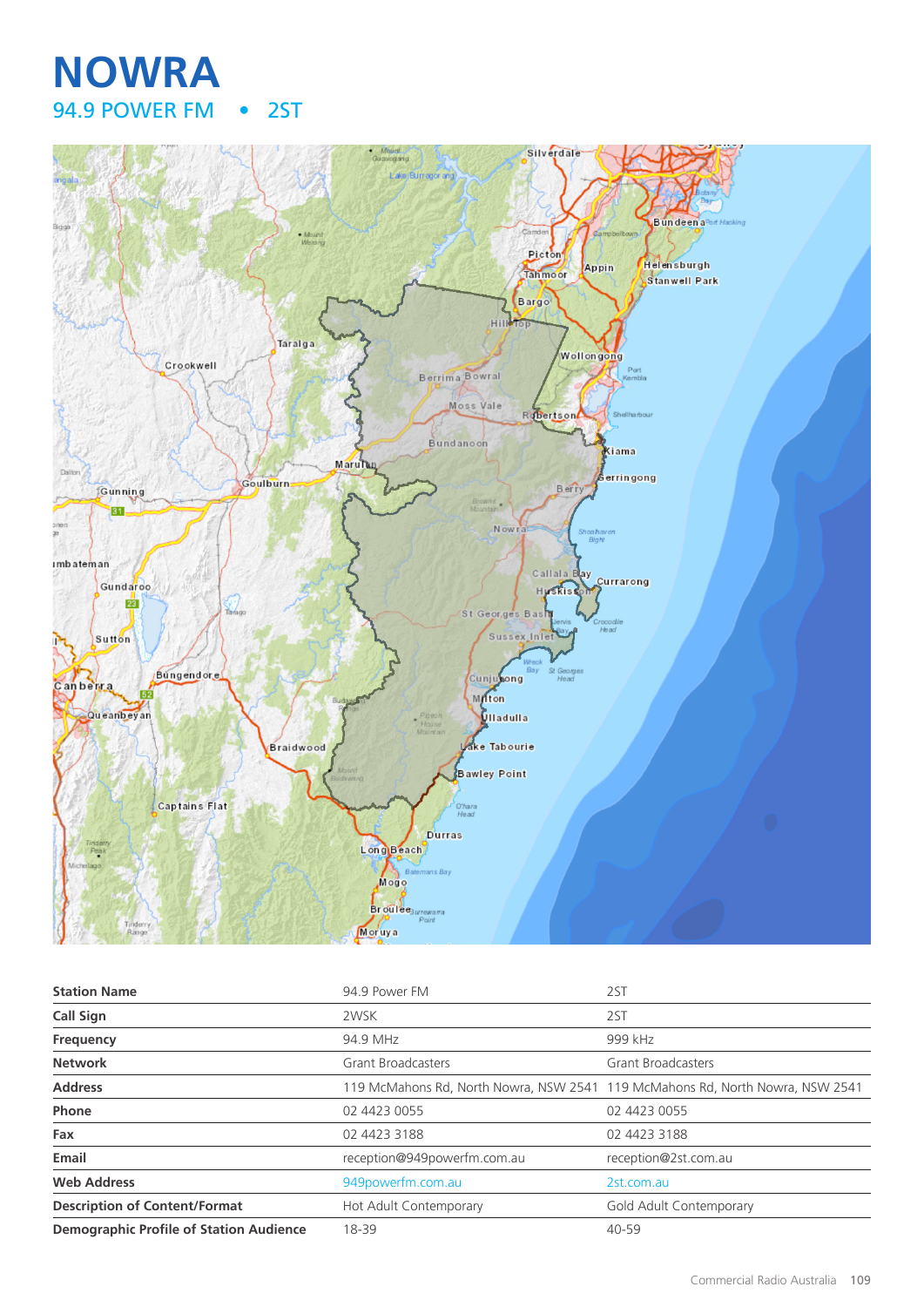Nowra, located 160 kilometres south of Sydney via the Princes Highway, is the major commercial centre of the City of Shoalhaven, and is situated on the Shoalhaven River on the south coast of NSW. Nowra is close to the many popular natural and cultural features of the Shoalhaven and Southern Highlands districts.

2ST and Power FM are based in Nowra but broadcast to much of the South Coast. The stations' licence area touches the southern edge of Wollongong and extends up into the Southern Highlands, covering Bowral and Mittagong. 2ST has translators at Bowral and Ulladulla as well as the main transmitter at Nowra.

With a population of over 170,000 people, the stations' licence area is one of the larger regional radio markets in NSW. The Shoalhaven district attracts tourists from both Sydney and Canberra. Tourism is believed to double the area's population on weekends during summer.

In comparison to the 2011 census, the population of the radio licence area of Nowra has increased by 6.99% to 176,381. Over 59% of the population is aged over 40 years. The birthplace for 82% of the population was Oceania including Australian, New Zealander, Indigenous and Islander persons.

Of the 30,989 people attending an educational institution, 44% were either in infants or primary school, 35% were in secondary school, 9% at TAFE and 11% at University or another tertiary institution. Of the 73,333 people who already have a tertiary qualification, 32% have a degree and 68% have a certificate, diploma or another tertiary qualification.

There is a high level of home ownership in the region. Of the total dwellings (66,106), 44% are owned outright and 30% are mortgaged. Private rental properties represent 19% of total dwellings.

24% of the total households (65,870) in Nowra have a household income range between \$21,000 – \$41,999pa, 25% between \$42,000 – \$77,999pa and 11% between \$78,000 – \$103,999pa. 22% of households have a household income over \$104,000pa.

All major banks, car dealers, fast-food restaurants and an extensive selection of national retail and chain stores are represented in the region. The major industries around Nowra include tourism, manufacturing and the presence of the Australian Navy.

#### **AGRICULTURE**

Dairy farming is prominent on the South Coast, with local farms supporting almost 40 thousand dairy cattle and 30 thousand beef cattle. The area also supports over nearly 14 thousand sheep and lambs.

A high volume of fruit is grown in the Nowra region with over 8 thousand orchard trees (including nut trees) producing 15 thousand kilograms of apples and nearly 1 thousand kilograms of peaches.

#### EMPLOYMENT

The majority (53%) of the labour force of 74,627 is employed full time. The main industries of employment are:

- Education and Training/Health Care and Social Assistance;
- Wholesale Trade/Retail Trade/Accommodation and Food Services; and
- Manufacturing/Electricity Gas Water and Waste Services/Construction.

The area has a relatively large retail sector to support both the local population and tourism. The naval base at Jervis Bay accounts for a relatively large number of government employees in the area.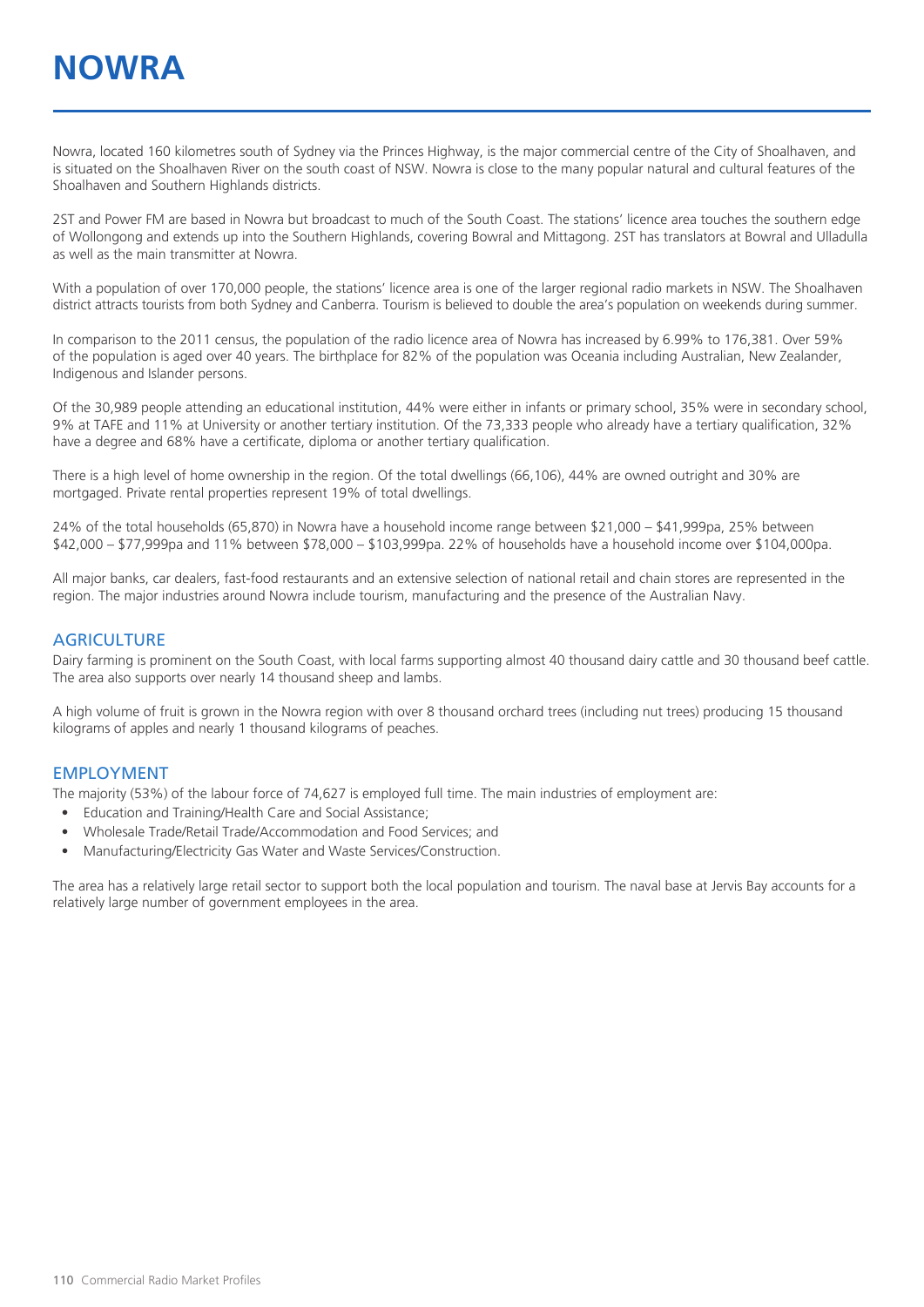# **NOWRA**

### AGE COHORTS

| Age                          | Male   | Female | Total   | <b>Market</b><br>population |
|------------------------------|--------|--------|---------|-----------------------------|
| 10+ years                    | 76,215 | 80,626 | 156,841 | 88.92%                      |
| 0-9 years                    | 10,009 | 9,531  | 19,540  | 11.08%                      |
| $10-17$ years                | 8,408  | 8,215  | 16,623  | 9.42%                       |
| 18-24 years                  | 5,947  | 5,299  | 11,246  | 6.38%                       |
| $25-39$ years                | 12,143 | 12,468 | 24,611  | 13.95%                      |
| 40-54 years                  | 16,022 | 17,401 | 33,423  | 18.95%                      |
| 55-64 years                  | 12,738 | 13,867 | 26,605  | 15.08%                      |
| 65-74 years                  | 12,521 | 13,201 | 25,722  | 14.58%                      |
| $75+$ years                  | 8,436  | 10,175 | 18,611  | 10.55%                      |
| Total 2011 population        | 80,680 | 84,179 | 164,859 |                             |
| <b>Total 2016 population</b> | 86,224 | 90,157 | 176,381 | 100%                        |
| % change 2011-2016           |        |        | 6.99%   |                             |

#### LABOUR FORCE

| <b>Employment classification</b> | Total | Labour force |
|----------------------------------|-------|--------------|
| Full-time employed               | 39864 | 53.42%       |
| Part-time employed               | 26787 | 35.89%       |
| Not stated employed              | 3978  | 5.33%        |
| Unemployed                       | 3998  | 5.36%        |
| <b>Total labour force</b>        | 74627 | 100%         |

#### HOUSEHOLD INCOME

| Income range (pa)       | <b>Total</b> | Occupied<br>dwellings |
|-------------------------|--------------|-----------------------|
| $$0 - $7,749$           | 1,079        | 1.64%                 |
| $$7,750 - $20,999$      | 3,493        | 5.3%                  |
| $$21,000 - $41,999$     | 15,908       | 24.15%                |
| $$42,000 - $77,999$     | 16,136       | 24.5%                 |
| $$78,000 - $103,999$    | 7,080        | 10.75%                |
| $$104,000 - $129,999$   | 5,600        | 8.5%                  |
| $$130,000 - $155,999$   | 3,231        | 4.91%                 |
| $$160,000 - $181,999$   | 1,969        | 2.99%                 |
| $$182,000 - $207,999$   | 1,579        | 2.4%                  |
| $$208,000+$             | 2,618        | 3.97%                 |
| Not stated              | 7,177        | 10.9%                 |
| <b>Total households</b> | 65,870       | 100%                  |

#### FAMILY STRUCTURE

| <b>Type of family</b>         | <b>Total</b> | <b>Total families</b> |
|-------------------------------|--------------|-----------------------|
| Couple families - Children    | 17,649       | 36.62%                |
| Couple families - No children | 22.902       | 47.52%                |
| Single parents                | 7.293        | 15.13%                |
| Other families                | 354          | 0.73%                 |
| <b>Total families</b>         | 48,198       | 100%                  |

## **OCCUPATION**

| <b>Employment classification</b>                                     | <b>Total</b> | <b>Occupations</b> |
|----------------------------------------------------------------------|--------------|--------------------|
| Managers/Professionals                                               | 22,641       | 32.07%             |
| Technicians & trade workers/<br>Community & personal service workers | 20,561       | 29.13%             |
| Clerical & administrative workers                                    | 8,107        | 11.48%             |
| Sales workers                                                        | 6,987        | 9.9%               |
| Machinery operators & drivers/Labourers                              | 11,237       | 15.92%             |
| Not stated                                                           | 1,061        | 1.5%               |
| <b>Total</b>                                                         | 70,594       | 100%               |

#### INDUSTRY

| Industry                                                                                                      | Total  | Workforce |
|---------------------------------------------------------------------------------------------------------------|--------|-----------|
| Agriculture, forestry & fishing                                                                               | 1,814  | 2.6%      |
| Mining                                                                                                        | 553    | 0.79%     |
| Manufacturing/Electricity, gas, water &<br>waste services/Construction                                        | 12,156 | 17.45%    |
| Wholesale trade/Retail trade/<br>Accommodation & food services                                                | 14,863 | 21.33%    |
| Transport, postal & warehousing/<br>Information, media & communications                                       | 3,090  | 4.43%     |
| Financial & insurance services/<br>Rental hiring & real estate services/<br>Administration & support services | 5.048  | 7.24%     |
| Professional scientific & technical services                                                                  | 3,681  | 5.28%     |
| Public administration & safety                                                                                | 5,874  | 8.43%     |
| Education & training/Health care &<br>social assistance                                                       | 16,170 | 23.21%    |
| Arts & recreation services                                                                                    | 930    | 1.33%     |
| Other services                                                                                                | 2,647  | 3.8%      |
| Not stated                                                                                                    | 2,850  | 4.09%     |
| Total                                                                                                         | 69,676 | 100%      |

#### ANNUAL HOUSEHOLD EXPENDITURE

| <b>Product or service</b>            | $$000's$ (pa) |
|--------------------------------------|---------------|
| Food & non-alcoholic beverages       | 860,522       |
| Alcoholic beverages                  | 116,283       |
| Clothing & footwear                  | 159,351       |
| Household furnishings & equipment    | 229,376       |
| Furniture & floor covering           | 77,368        |
| Household appliances                 | 55,247        |
| Household services & operation       | 176,710       |
| Medical care & health expenses       | 301,701       |
| Motor vehicle purchase               | 198,131       |
| Motor vehicle running costs          | 493,835       |
| Recreation                           | 627,721       |
| Recreational & educational equipment | 159,112       |
| Holidays                             | 293,850       |
| Personal care                        | 103,917       |